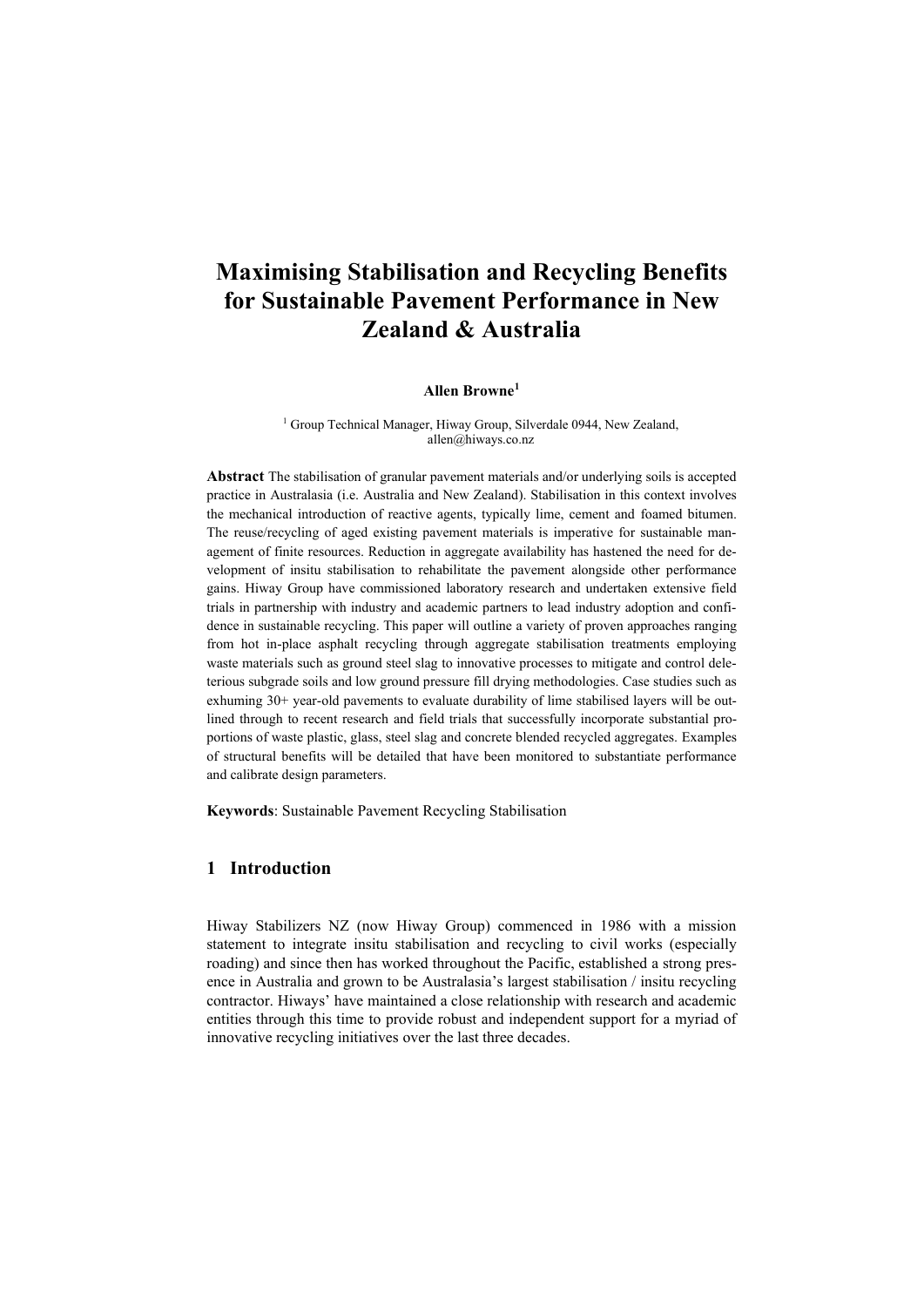Extraction of roading aggregate can only occur where the resource can be economically processed and transported to local markets. An additional 30 km travel distance typically doubles the cost of aggregate. Reprocessing recycled materials can consume substantially fewer resources than extracting and processing raw materials. The purpose of this paper is to outline commonly accepted best practice utilizing stabilisation in New Zealand / Australia, discuss some options to increase recycling and outline innovations that have been accepted and implemented by wider industry.

## **2 Industry Groups as a Conduit to Encourage Recycling**

The NZ National Pavements Technical Group contains 14 pavement/materials specialists representing contracting, consulting, local authority, and national highway roading authorities. This group provides a formal value gateway role for the NZ Transport Agency by providing industry feedback on best practice, specification initiatives, innovation and research prioritization. Significant industry accomplishments include the development of stabilisation specifications, industry best practice notes, and most importantly a trusted platform for roading authorities to obtain industry feedback prior to a more general release.

Australia does not have a similar cross-industry focus group, and this is perhaps understandable with six states each having its own state road authority and different regional materials, design and construction protocols. An industry group AustStab (established in 1995), strive to raise the awareness of stabilisation in the industry, particularly recycling of pavements, formulation of specifications, technical notes and training courses covering all elements of stabilisation best practice.

# **3 Practices and Experience**

#### *3.1 Historic Subgrade Lime Stabilisation in New Zealand*

Lime stabilisation was used sparingly in NZ before 1978, at which point a trial project was tendered for subgrade stabilisation on an Auckland Road upgrade. This project had the benefit of intensive post construction evaluation through 1979 to the late 1990's. The same section of road was re-tested in 2009 and a sequence of insitu and laboratory testing was undertaken to provide ongoing 'in-service' stabilised subgrade parameters. The original design life was 15-years, but 40 years later the stabilised subgrade is still performing exceptionally. The natural subgrade strength was soaked and remoulded subgrade CBR = 4, while the design strength of the subgrade stabilised with 4% lime (Calcium Hydroxide) was  $CBR = 25$ .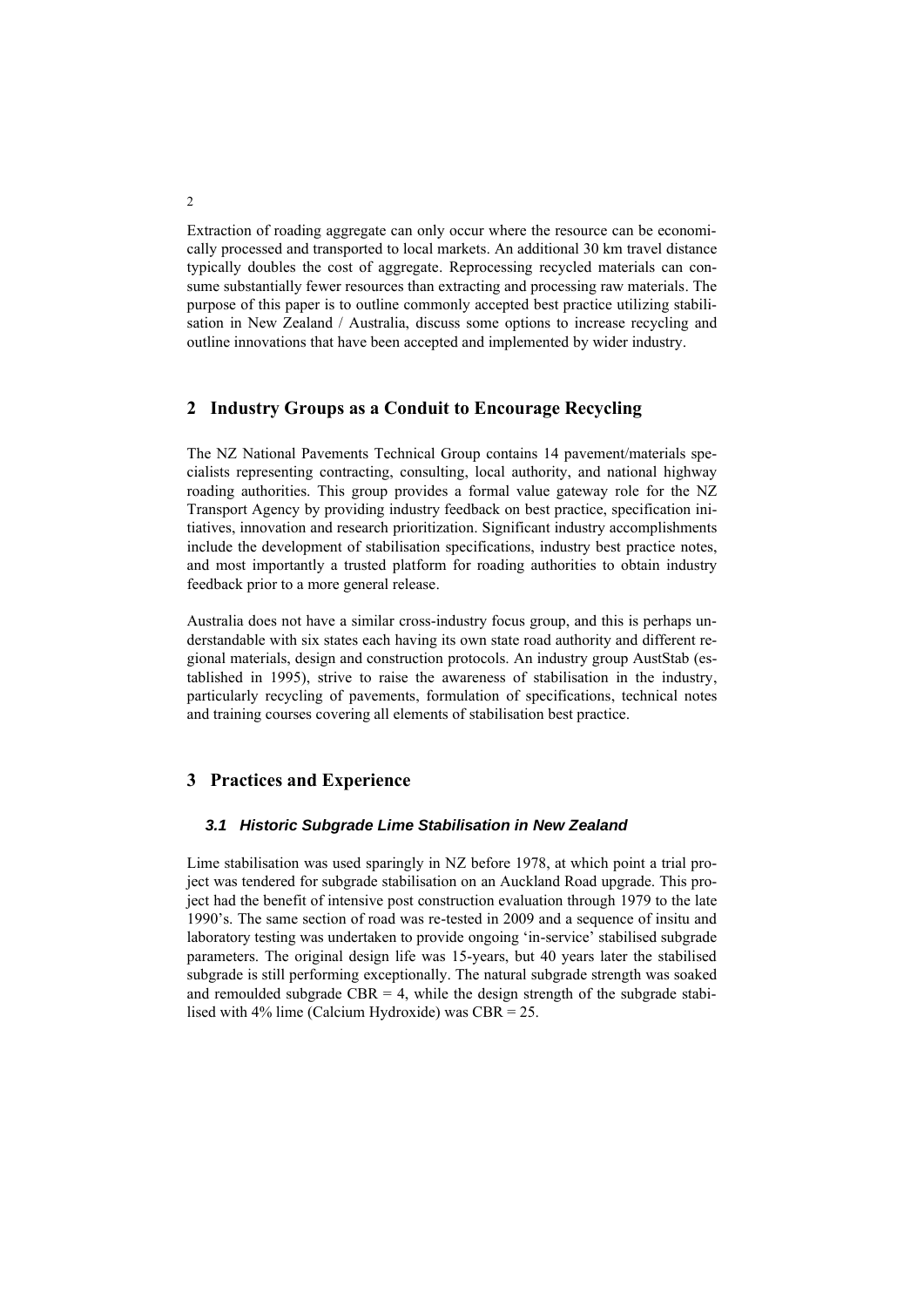Annual performance evaluation through 1979 to 1983 revealed insitu CBR strength of CBR 100+. Further research testing (Transfund Research Report No. 127) in 1998 reported that "the strength and modulus properties of the stabilised subgrade are significantly superior to those of the original subgrade and this benefit has persisted for more than 20 years". Subsequent investigation in 2009 showed insitu CBR of 90+.

This 2009 research showed that despite the recognised process control limitations and stabilisation methodology of 1978 (i.e. variable layer thickness and intra-layer laminations), the layer properties and durability are excellent. The quality of spreading, stabilising and compaction plant has advanced tremendously over recent years and the level of assurance in obtaining dependable design parameters is very high relative to what was possible in the 1970's and 1980's.

A requirement raised by industry around soils stabilisation is expectation of permanence. Most importantly these improved material properties have been maintained for a sustained period of years with no relaxation thus confirming the durability of lime stabilised soils permanence of the pozzolanic reaction once lime demand and good mixing is ensured. One of the most significant opportunities for aggregate savings in pavements is the incorporation of a stabilised subgrade. NZ and Australia have seen industry advances such as a new Lime (hydrated or quicklime) subgrade stabilisation mix design and structural design specifications with significant improvement in construction protocols and quality assurance.

#### *3.2 Subgrade Lime Stabilisation in Australia*

Australian subgrade stabilisation employs several different design philosophies. The consistent initial methodology is to test for the lime 'demand' (i.e. quantity of lime required to attain the pH of 12.4) for ensuring a full and permanent pozzolanic reaction. This has led to a high level of success of the insitu lime stabilisation process but can require relatively large application rates. Some soils such as the highly expansive black cotton soils can require more than 6% application rate for lime demand.

In recent years two design protocols have been formalized in Austroads Part 4D (V2.1 April 2019). Method A requires lime application to achieve a laboratory 28 day Unconfined Compressive Strength of 1.0 to 2.0MPa, while Method B requires the 7-day soaked CBR of the material to be tested and a design CBR derived of no more than half the laboratory mix design value. Both methods constrain the subgrade to a maximum strength of CBR =  $15$  / Resilient Modulus =  $150MPa$ , and also limit the design top sublayer modulus to a Modular Ratio dependent on the support provided by the underlying 'unstabilised' material determined using AGPT Part 2 Equation 39 as follows in Eq (1) below:

 $E_{V\;\mathrm{top\; sublayer}}=E_{V\;\mathrm{underlying\; material}}\times2^{(\mathrm{thickness\; of\; each\; selected\; subgrade\; or\; stabilised\; subgrade\; layer/150)}$ (1)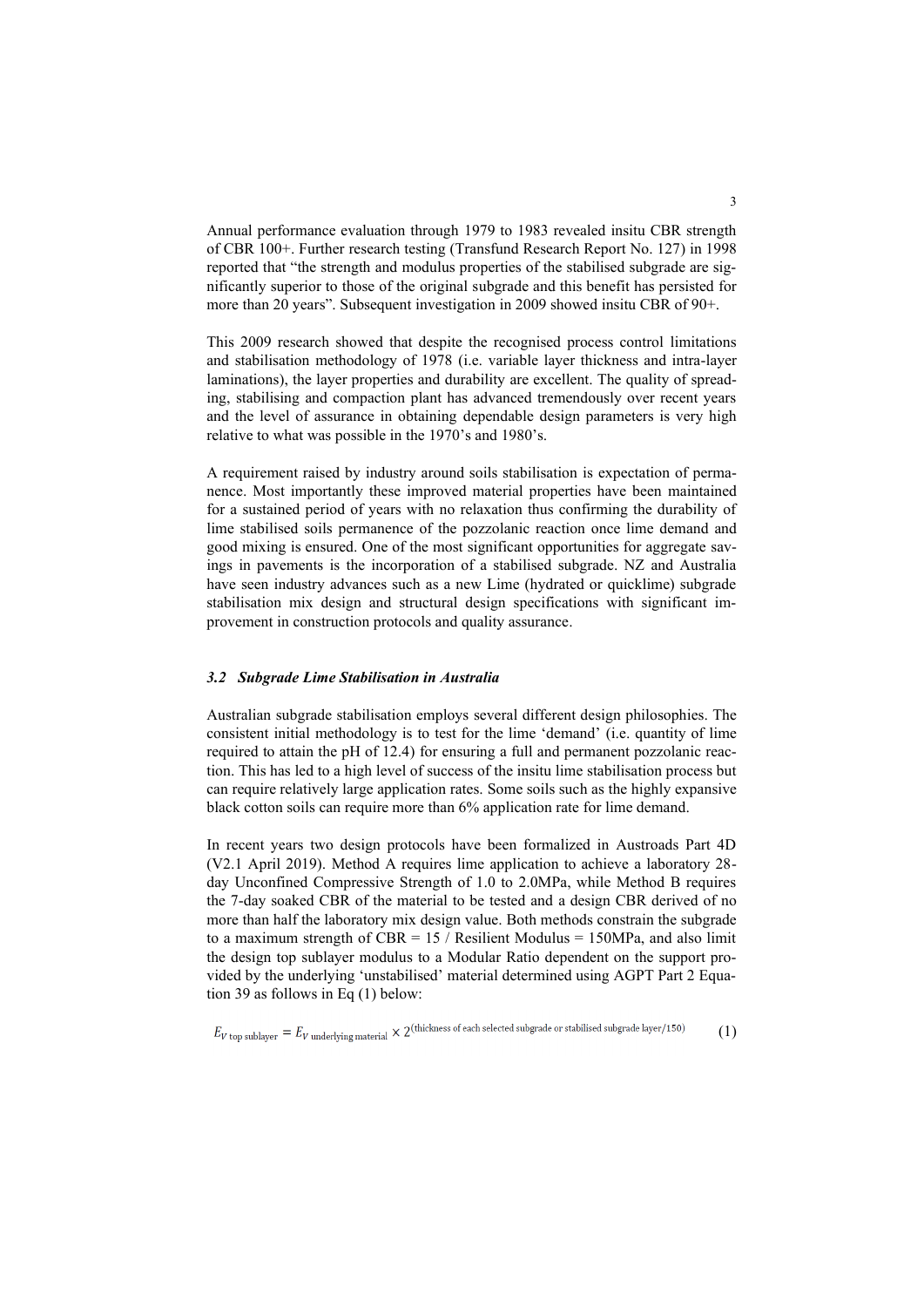Method A typically requires greater quantities of lime and is mainly used by Queensland DTMR. Method B is more commonly used by other local government or State Road Authorities. Some designers require a greater factor of safety, such as in Victoria where a reduction factor of 3 (i.e. Design CBR =  $1/3$  x Laboratory CBR) is typically required. Economic viability of subgrade stabilisation can thus be significantly influenced by geographic location and design protocol.

#### *3.3 Employment of Subgrade Lime Stabilisation in New Zealand*

Major projects incorporating lime stabilised subgrades have been an accepted part of New Zealand major project philosophy for new pavement construction for several decades in the North Island. The predominant soil types (Waitemata Group clayey silts and Northland Allochthon silty clays) have a naturally alkaline pH of 8.0 to 9.5 meaning only small quantities (1 to 2%) of lime are required to achieve pH of 12.4. While lime demand testing is recommended it is not regularly undertaken. New Zealand design protocols are to determine dependable soaked CBR strength with capacity reduction factor. This capacity reduction factor is typically 2 for laboratory to field (i.e. CBR of 20 in the laboratory allows a design subgrade CBR = 10) with a maximum permissible design subgrade of  $CBR = 15$  as per the Austroads design guide.

A well-constructed stabilised subgrade will provide a strong and durable substrate that can replace a depth of aggregate virtually equivalent to the stabilised layer thickness. This also provides an improved construction anvil that is highly resistant to effects of moisture, preventing "aggregate punch" and upward migration of plastic fines into the overlying aggregate. A well designed stabilised subgrade can also deliver a 'perpetual' lower pavement system that can accommodate future rehabilitation at the end of the effective life of the upper aggregate courses.

### *3.4 Fill Drying*

An extension of lime subgrade stabilisation is the use of low ground pressure (tracked) equipment to modify / strengthen weak soil layers to where they can be utilized rather than cut to waste. Industry has developed purpose-built equipment for spreading and stabilisation and this has seen the development of a variety of blends of lime and cement to optimize the strength and minimise moisture sensitivity.

Fill drying work, while traditionally used for roading infrastructure, has found high demand in the treatment of residential housing and commercial developments to heavy duty hardstands etc. Employing fill drying stabilisation provides many platform benefits beyond drying and strength gain with a stable platform reducing soil particle migration into overlying aggregates, reduced plasticity / moisture sensitivity, and most importantly less demand on finite virgin aggregate resources.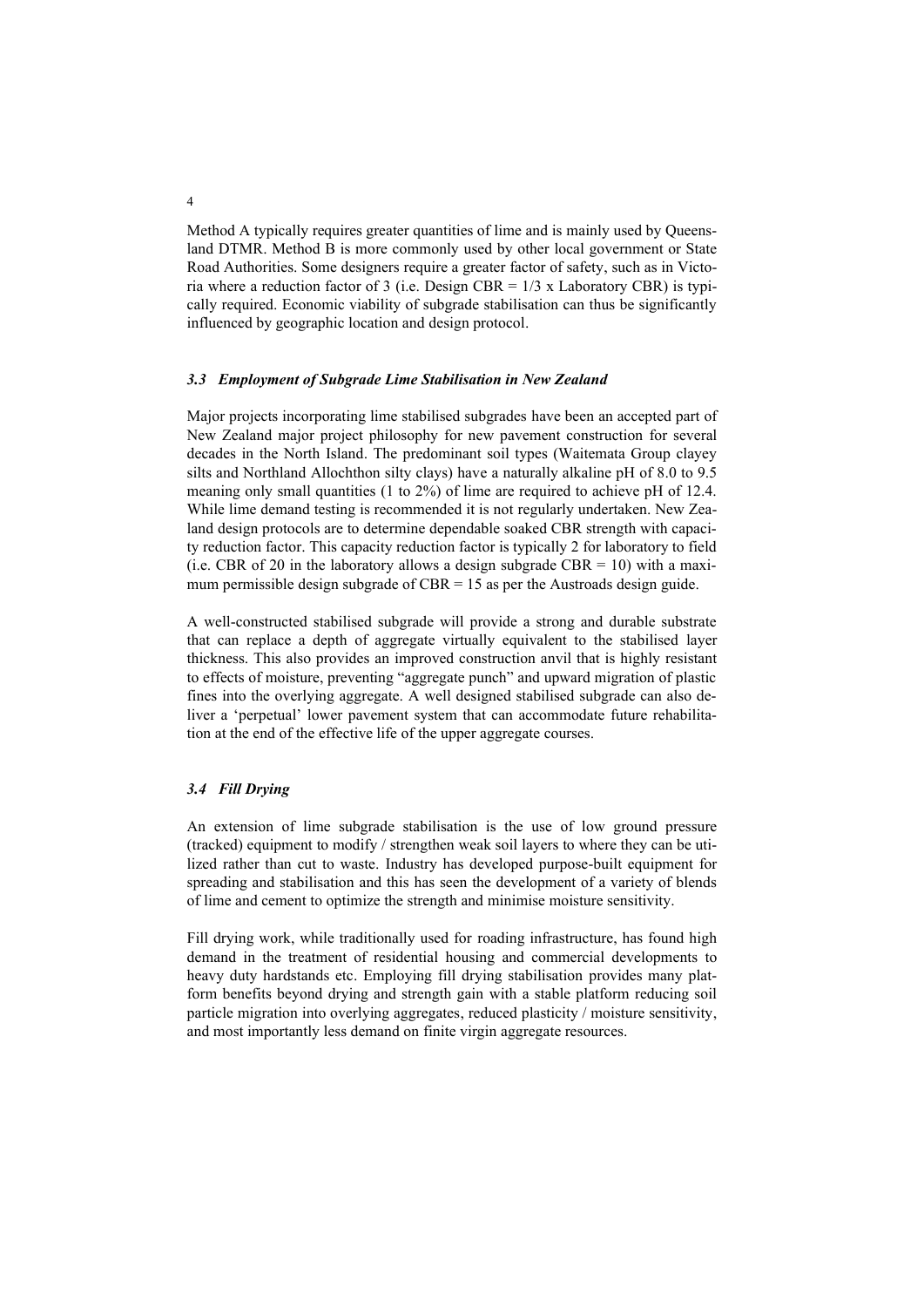*Fig. 1 Example of Low Ground Pressure Spreader and Stabilizer Undertaking Fill Drying*



Fill drying can significantly decrease construction time where the conventional methods are cut-to-fill (or waste) or 'discing' to expose wet soils for air drying. Air drying is frequently compromised by rainfall. Lime fill drying will generate quicker drying from heat generated by hydration of quicklime (calcium oxide). A fill drying technique commonly used is to spread and mix unslaked quicklime (3mm topsize) fines where moisture is consumed from hydration and heat. Refer to Eq (2).

Quicklime CaO + water H20  $\rightarrow$  Calcium Hydroxide Ca(OH)2 + HEAT (2)

The speed of curing and soil stiffness gain is enhanced by the heat of hydration with the added advantage of excess moisture consumption to dry the soils and aid in achieving optimum density. This process has been carried out for millions of cubic metres through the last two decades in New Zealand, and in recent years has been introduced to Victoria and NSW in Australia. The benefit to natural resources is the enormous reductions in virgin aggregate consumption, and the associated reduction in damage to the roading network otherwise caused by haulage of aggregates and building materials to the construction site.

# **4 Hot In-Place Asphalt Recycling (HIPAR)**

HIPAR comprises reheating and gentle hot-milling of asphalt surfacing with the addition of a rejuvenating agent during inline pugmill remixing, then the recycled mix is paver laid in a single continuous process. Robust pavement structure is required where failure is within the aged oxidized, cracked or ravelled asphalt surfacing. The insitu remediation can be modified with a small quantity of 'make-up' asphalt to ensure the depth and geometric shape meet the needs of the traffic and asset lifecycle.

HIPAR was first utilized for the Queensland Department of Main Roads in 1990 and many of these sites are still monitored. The equipment is expensive and currently there is only one HIPAR resource in Australasia. Direct savings are typically 15 to 20% when compared to a conventional mill and resurface option and there are other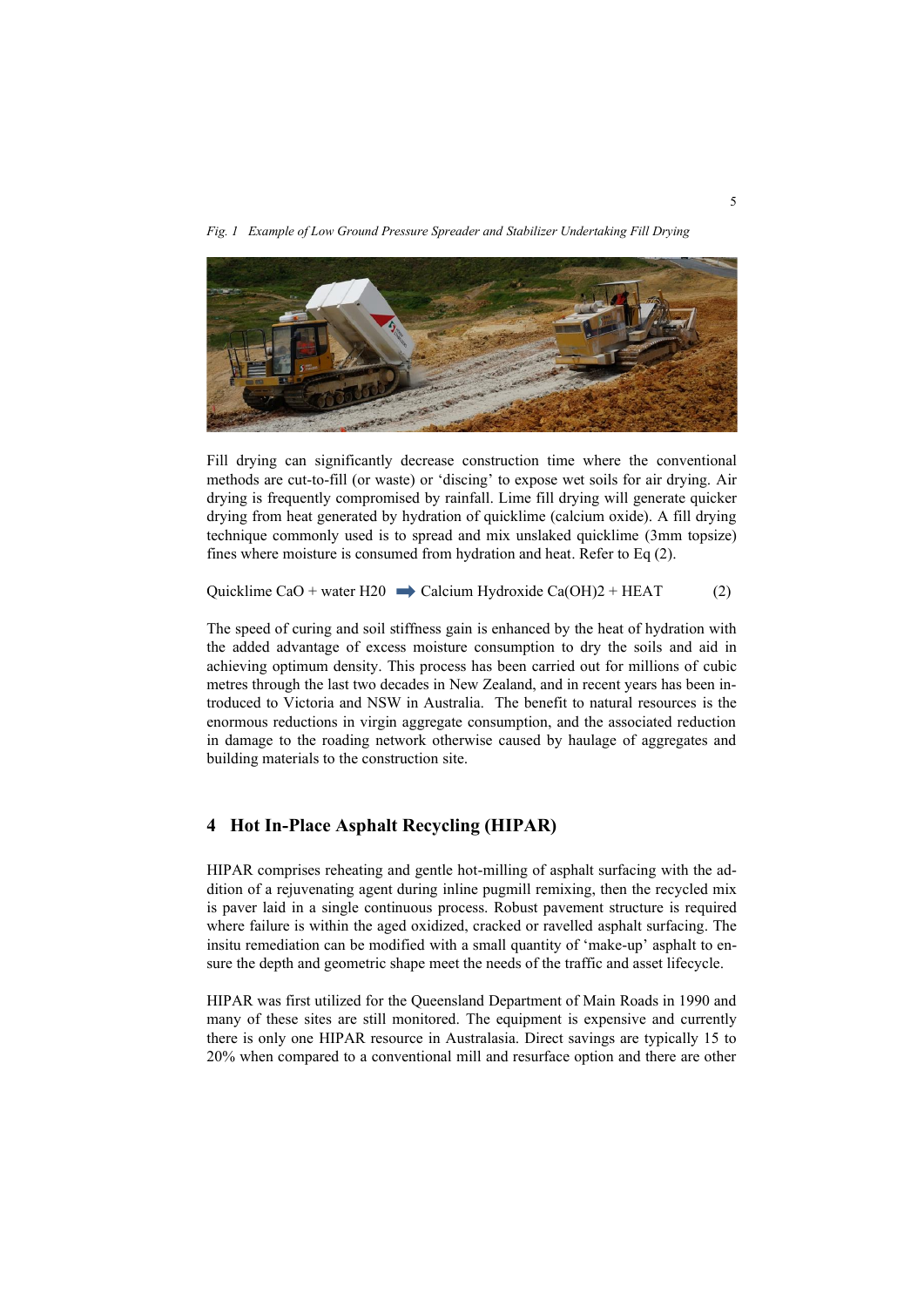environmental benefits such as zero waste leaving the site, reduced truck movements / damage to adjacent road networks, speed of operation reducing traffic disruption, strong bond with underlying asphalt due to heated contact. The stability of the 42 tonne remixer / paver provides for enhanced smoothness and ride properties.

The design process assesses the asphalt to be recycled and the suitability of the existing bitumen via Viscosity tests (Test Method QTMR Test Method No. Q337 previously, but now AS2341.5) which measure binder viscosity using slide plates. Australian practice has determined the onset of cracking due to bitumen hardening (ageing) is where bitumen achieves a critical viscosity of  $7x10^6$  Pas (6.86 log Pas). For fresh Class 320 bitumen the apparent viscosity is expected to be 4.3 log Pas, and any value exceeding this value will indicate the need for chemical analyses to establish what recycling agent is required to restore the properties of the aged binder.



The bitumen rejuvenator is Rejuvenex 60E oil applied at  $\sim 0.7$ litres/m2 for 50mm treatment depth. Recent research simulates the HIPAR 125degC heating, milling, 30 second pugmill mixing time then screw-fed paving. The Marshall specimens are prepared immediately (i.e. without any curing time). The specimens are tested to simulate early strength and are also placed in an 85degC oven for accelerated curing of up to 40 days to simulate aging for testing of long-term fatigue properties.

Challenges for more widespread adoption include high cost of plant, specialized training for operators, selecting sites with failure mode comprising aged/oxidized wearing course (not structural). The recent prevalence of polymers is another consideration regarding management of fumes from heating modified binder asphalts.

Industry has been undertaking research using Epoxy in the place of rejuvenator to assess strength and fatigue capacity for HIPAR. This has been successful for open graded porous asphalts, but dense graded asphalts are more challenging with the quantity of epoxy required for full binder film coverage compromising volumetrics. Compounding this is the difficulty in achieving effective mixing of the epoxy with the hardened bitumen films in the recycled asphalt with the small amount of mixing time available. On this basis dense asphalt recycling with epoxy requires gradation adjustment and as such is better suited to exsitu / plant-based process where more mixing time and better feedstock control is possible.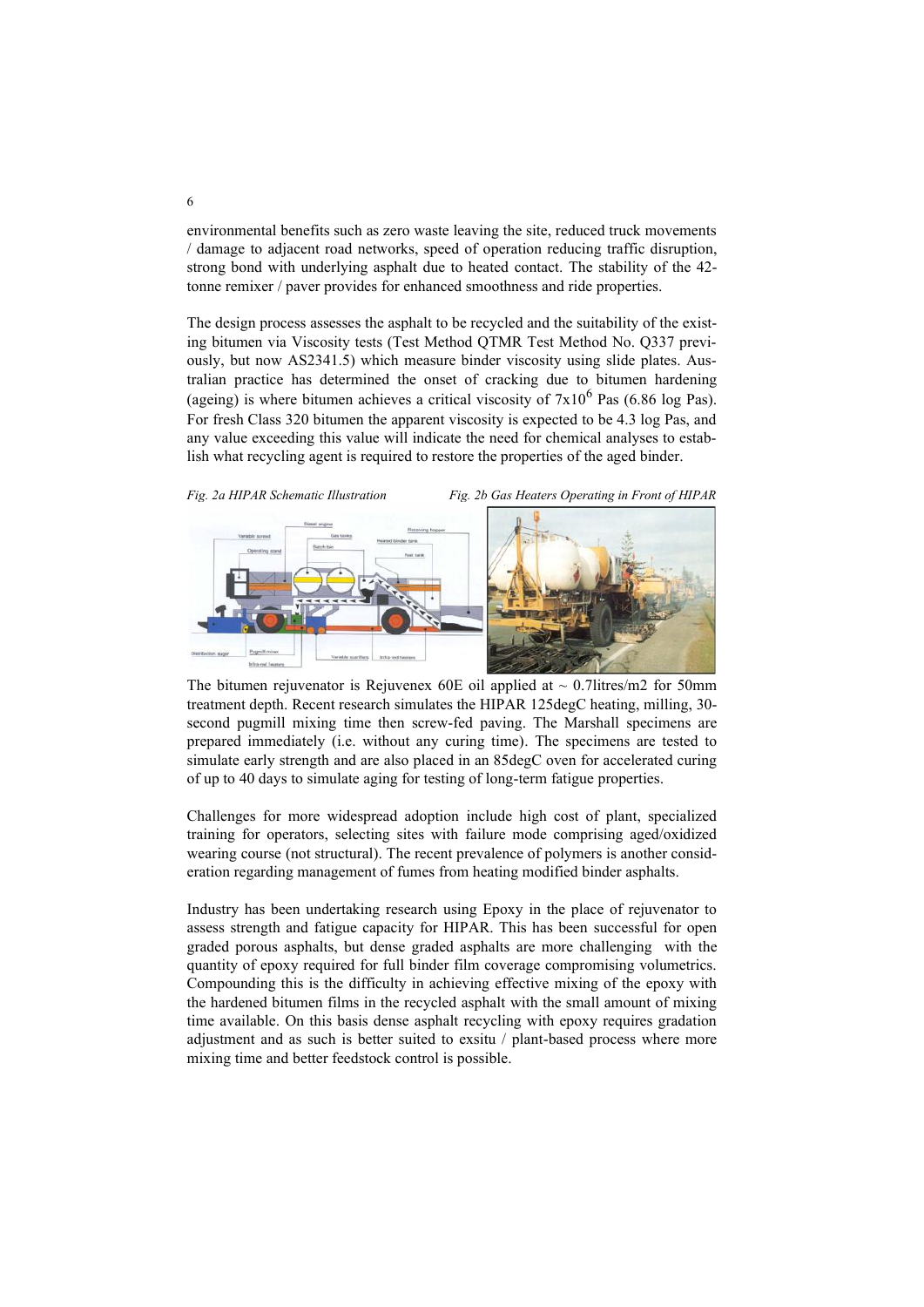## **5 Steel Slag Byproduct as Stabilizing Agent for Roading**

During the 1990's NZ Industry pioneered the use of ground waste slag for use as a stabilisation binder. KOBM (Kontinuous Oxygen Blast Maxiite) is a by-product from the steel making process where Lime is added to the smelt to remove impurities from the steel products. The composition of ready-to-use KOBM binder (ground to a 3mm topsize) is 45 to 50% Calcium Oxide, 13-15% Iron total, 8% Magnesium Oxide 6% Silicon Dioxide and then several other trace minerals.

The reaction occurs between the hydrated Calcium Oxide in the slag and the clay minerals in the roading aggregates. This plasticity reduction with only minor strength gain means that KOBM is typically used as a pretreatment binder for high plasticity aggregates prior to foamed bitumen stabilisation (employed since 2007) or used in a blended product with conventional binders such as cement (since 1997).

*Fig. 3: Steel Serve Glenbrook KOBM Analytical Report and Particle Size Distribution Summary*

| Client ID        | Fe Total | CaO  | SiO <sub>2</sub> | TiO <sub>2</sub> | Al <sub>2</sub> O <sub>3</sub> | <b>MgO</b> | $P_2O_5$ | Na <sub>2</sub> O | $K_2O$  |      | $V_2O_3$ | MnO  |
|------------------|----------|------|------------------|------------------|--------------------------------|------------|----------|-------------------|---------|------|----------|------|
|                  | %        | %    | %                | %                | %                              | %          | %        | %                 | %       | %    | %        | %    |
| KOBM 3mm 159/18  | 13.69    | 48.9 | < 6.83           | 2.76             | 1.74                           | 8.03       | 1.4      | < 0.010           | < 0.010 | 0.13 | 3.26     | 2.36 |
| Sieve Size (mm)  | 9.5      | 6.7  | 4.75             | 2.36             | 1.18                           | 0.6        | 0.3      | 0.15              | 0.075   |      |          |      |
| % Passing 159/18 | 100      | 100  | 100              | 87               | 67                             | 57         | 49       | 37                | 21      |      |          |      |

The recycling benefit of KOBM is in taking a processed by-product / waste material and utilizing it to modify poor quality aggregates to mitigate plasticity and improve shear strength / resilient modulus. Another advantage is that the KOBM is only a fraction of the cost of burnt lime and cement. KOBM is typically specified at 2% to 4% application rate (by mass) depending on the process and material properties.

NZ KOBM use follows extensive early independent research in the 1990's then ongoing field trials and monitored pavement rehabilitations. The high specific gravity of KOBM (relative to lime or cement) means increased cartage cost, but conversely provides a more stable product than lime as it is less susceptible to wind movement, so is the preferred pre-treatment product for urban or environmentally sensitive locations. Leachate testing suggests that constituents are not mobilized where KOBM is used with foamed bitumen or cement stabilisation. This is especially noted in foamed bitumen where permeability reduces by an order of magnitude and the fines are immobilized. Note, research also demonstrates that foamed bitumen is also employed for Coal Tar mitigation via immobilization ad reduced permeability.

KOBM is an alkaline material and therefore is handled with some caution. The high pH expedites the pozzolanic reaction for the liberated Calcium Oxide with the aluminates and silicates present in the clay fines. The KOBM is stored under cover as when exposed the Calcium Oxide carbonates to form Calcium Carbonate over time – losing reactivity. The melter slag available from Australian steel mills is of a different composition to New Zealand, and currently high Calcium Oxide slag by-product is not available in commercial quantities.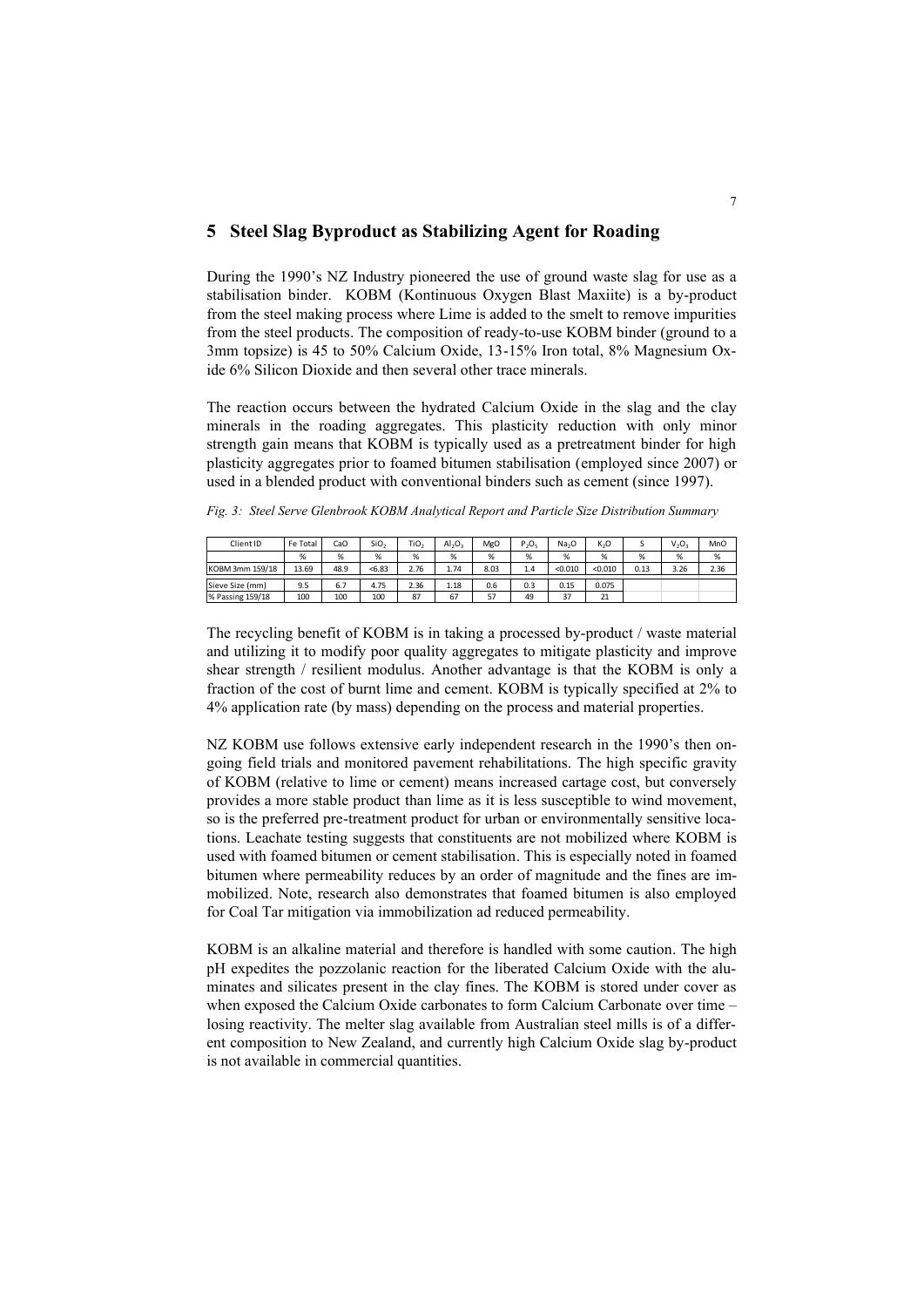## **6 Foamed Bitumen Incorporating Recycled Materials**

Foamed bitumen 'cold' insitu recycling was undertaken in Australasia through the 80's and 90's but gained substantial traction with the evolution of purpose-built stabilisation equipment since the early 00's. Foamed bitumen is seen as a cheaper alternative to structural asphalt or concrete for highly loaded expressways and arterials. Insitu treatment is also popular for level constrained urban rehabilitations.

Foamed bitumen in Australia gained additional support in recent years with the demonstration of resilience following the extensive Queensland flooding events of 2010/11 then 2013. Current research by Austroads and the Australian Road Research Board (ARRB) produced several encouraging performance metrics with test tracks constructed. A foamed bitumen stabilised materials test pavement consisting of three fatigue trial sections was constructed including a control section made with a class 3 20 mm crushed rock (granite), a section containing 80% previously cement treated material and section containing 50% RAP. All the test sections were stabilised with 3% foamed bitumen and 2% hydrated lime. These were designed to fail but performance was better than anticipated and the conclusion was that all foamed bitumen stabilised material iterations have performance better than expected. This initial evidence does suggest foamed bitumen stabilisation to be an excellent treatment for pavement rehabilitation, whether that be incorporating a pure host material, RAP or previously cement treated material. This is encouraging for confidence in utilizing more recycled material constituents for foamed bitumen treatment as opposed to cutting existing materials to waste and importing virgin aggregates.

Preference in some states for exsitu plant mixed foamed bitumen shows regional preference of associated active filler, with lime preferred in Queensland, NSW, Northern Territories and cement in Victoria, South Australia and Western Australia. The key is to ensure that active filler content is limited such that the bitumen contribution is dominant, and the desired ductile performance of the treated aggregate is maintained such that it does not become rigid / brittle and risk to crack failure.

Insitu foamed bitumen stabilisation permits full recycling of existing basecourse aggregates. In some materials plasticity mitigation is required before treatment, and in others mechanical stabilisation is required via supplementary fine or coarse aggregate fractions to optimize the particle size grading before foamed bitumen treatment.

Further to recycling existing aged aggregates, the preparation of high waste stream mix designs with aggregates comprising recycled crushed concrete and/or recycled asphalt has provided strong results and subsequent project utilisation. Furthermore, other laboratory and trial pavements have incorporated up to 35% recycled crushed glass where performance was exceptional, although the high proportion of crushed glass was prone to raveling when trafficked heavily before surfacing.

8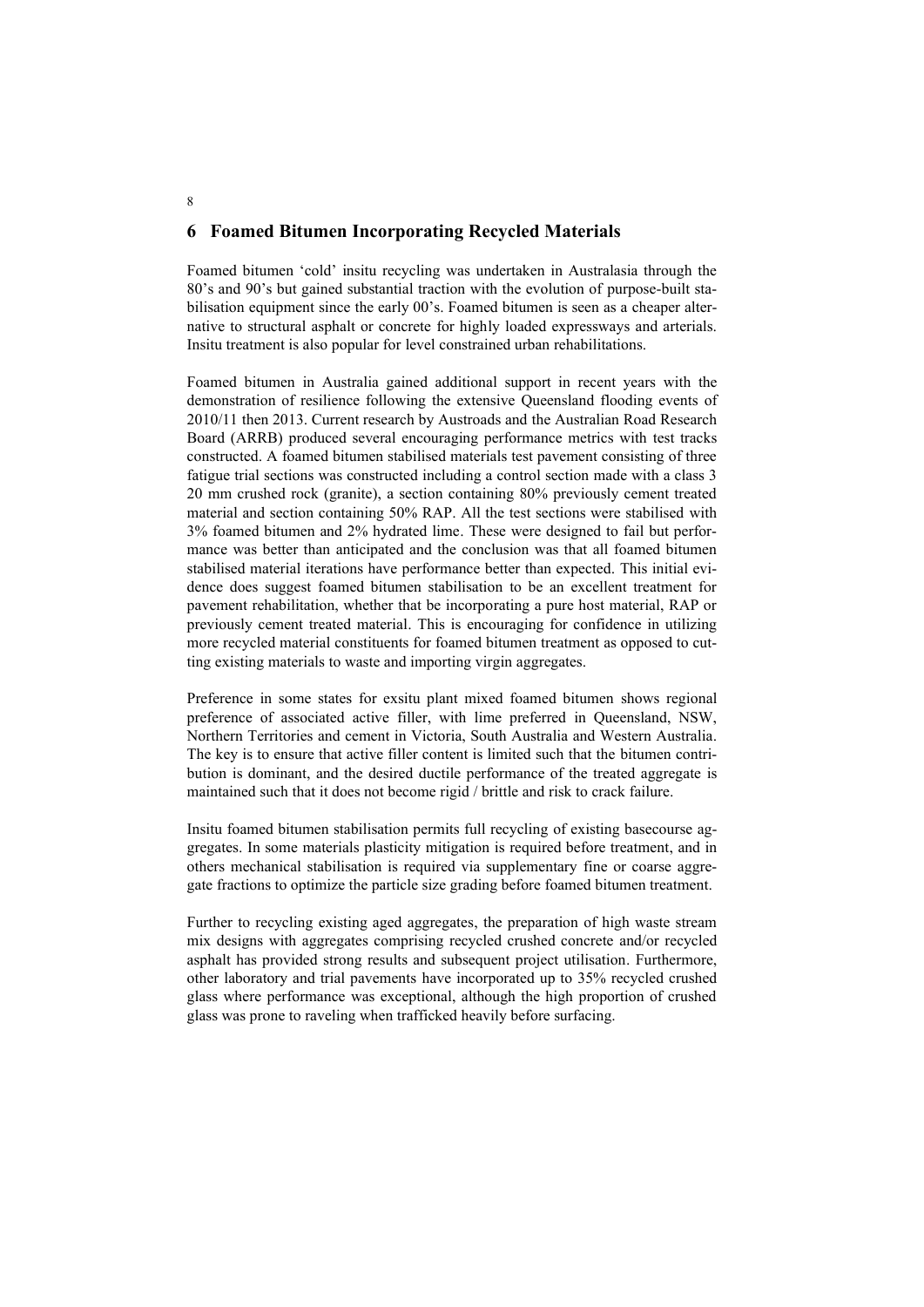## **7 Dry Matting Recycling of Flushed Chip-Seal Surfacing Binder**

HiTex dry matting is an alternative surface treatment for heavily flushed sprayed seal roads. Excess bitumen used to be burnt/set alight but this is no longer environmentally acceptable, so current approaches are to 1) 'watercut' (where there is a high risk of damaging seal coat with water-blaster overcutting), 2) profile surfacing to waste or 3) recycle surfacing into underlying basecourse via stabilisation.

The HiTex dry matting process utilizes the mobile HIPAR gas heater bank(s) in conjunction with sealing chip for volumetric improvement. The treatment methodology consists of spreading a light coating of 10mm or (more typically) 14mm sealing chip on the road to allow heater banks to pass over the heated flushed pavement. The ground speed is managed to optimize fluidity of the bitumen (Targeting 145 to 150degC) to receive the additional sealing chip immediately behind the heater banks. The flushed portions of the pavement present liquefied bitumen while the nonflushed areas have lesser temperature due to the chip cover so the introduced chip bonds to the flushed portions and the chip placement/rolling "beds in" the introduced chip where required to correct wearing course volumetrics. Some additional chip may be hand spread for any localized more heavily flushed areas. Following compaction, the surplus chip is swept away , or where possible, it is reclaimed.

HiTex has been adapted for single lane treatment with smaller 0.6 to 1.0m heater banks to permit focused treatment of pavements where wheeltrack flushing requires remediation. The large-scale heater banks can extend to 4.2m width at full extension.

This treatment has been successfully undertaken for full pavement flushing through to more channelised wheeltrack flushing and can be employed as part of a poor texture mitigation process prior to full resurfacing, or as a holding maintenance treatment to extend timing until resurfacing is required. Some management of variable texture is required, and close attention to bitumen temperature is also required. The process is self-correcting with the introduced chip requiring liquefied bitumen (from the flushed portions of the pavement surface) to bond to otherwise it is removed.

## **8 Conclusions**

There is widespread desire to incorporate recycling for sustainable pavements in Australasia for different applications as outlined in this paper. There are, however, many barriers to wider utilisation including lack of cross-industry consistency around recycling design protocols and specifications as well as limited desire of stakeholders to incorporate alternatives and/or manage perceived risk around recycling. Recycling, while usually providing cost savings, will inevitably involve different and typically higher risks and these need to be understood and categorized / managed rather than attempting to eliminate all risk.